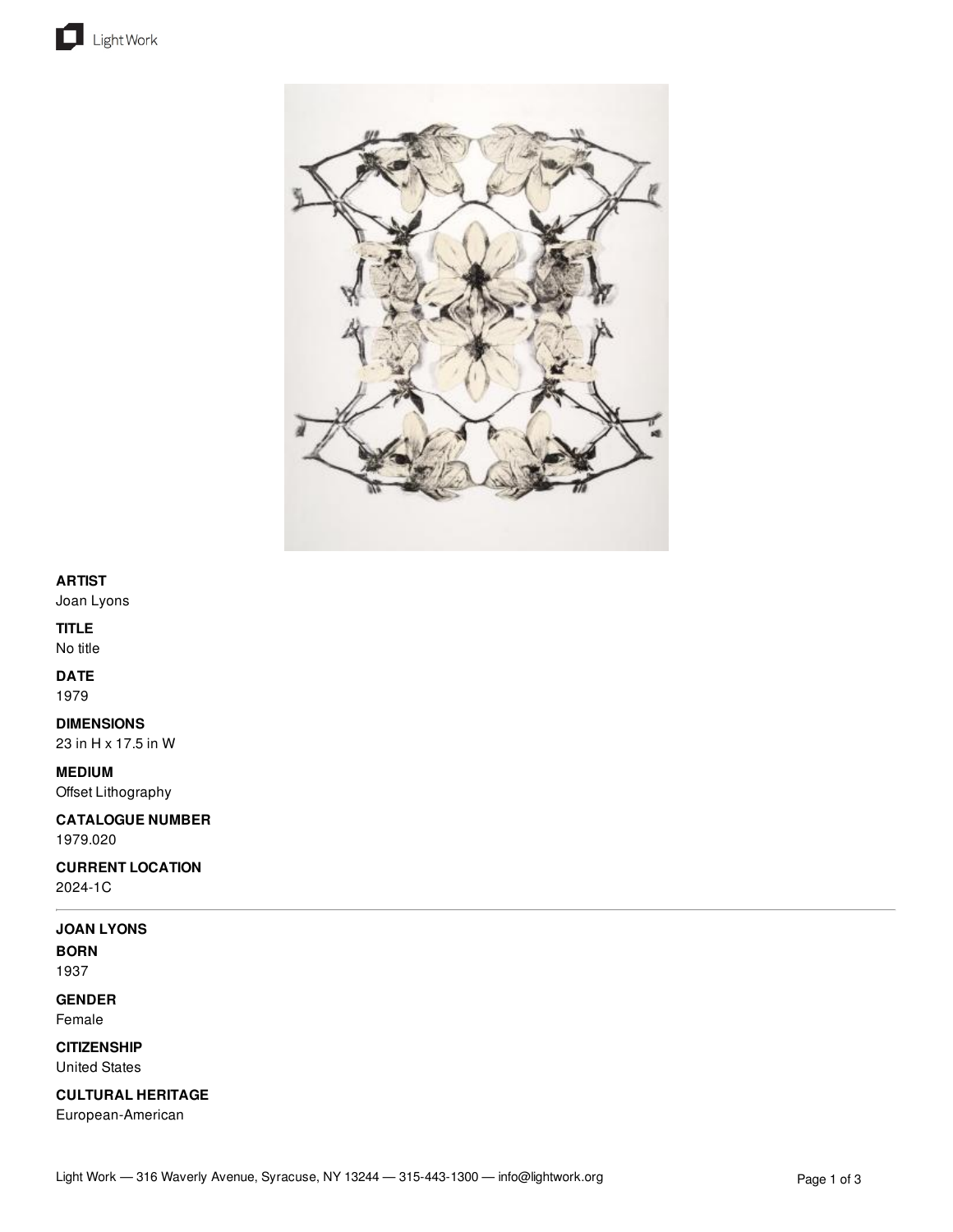

#### **LIGHT WORK RELATIONSHIP**

Other, 1977 On the Offset Press exhibition at the Everson MuseumLight Work Gallery, 1980 Light Work Retrospective Exhibition, 1985 Robert B. Menschel Gallery, 1989

#### **LIGHT WORK PUBLICATIONS**

On the Offset Press exhibition catalogue Contact Sheet 2 Contact Sheet 14 Menschel Gallery Catalogue 17 Exhibition Catalogue: Alternative Imaging

#### **ESSAYS**

While the process of recording a photographic image is a mystery to many, photographs communicate as effectively as a familiar phrase to a stranger and can be understood as readily as we understand our own words and descriptions. Joan Lyons combines these two opposing qualities of photography in her work to produce a melody of visual languages. The starting point in her work might be as simple as the recognition of her daily routine of looking out the window at a tree in her yard, as personal as the desire to investigate her political convictions or as intellectual as the process of digesting the accumulations of forgotten projects. Reproduced on the cover of this brochure is a detail from a piece titled Collected Works 1965-1986. The piece consists of 80 twelve by eighteen inch panels of handmade paper constructed out of two decades worth of notes, prints, sketches and unfinished projects. Lyons reconstitutes these raw materials into individual sheets of paper that while subtly revealing their origins only hint at their content. The protests at a government nuclear warhead storage facility in Seneca Falls, New York is the subject of her series Women's Peace Encampment. Women from all over the world come to protest the storage of nuclear warheads at the Seneca Falls army depot. Each piece in the series features a snapshot of other women drawn to the protest underscored with a few short words written by each subject. The snapshots and words are sewn onto a large photogram diazo print. Each photogram was created by the women as they stood on the sensitized photo paper as it was exposed to the sun. The casual quality of the snapshots, the direct pleas of the written messages and the photograms that allude to a human imprint left by a nuclear blast, builds a voice like no single image can. Lyons employs the same strategies in her series Some Trees Around the House. In one piece about a white ash tree she presents the idea of her neighborhood as a museum for trees through words she includes in the image. The palladium prints layered into the piece are museum-like objects and to complete the tour she includes a small Polaroid print of the ash tree that has been adorned with photographs of itself. What Lyons is saying becomes indistinguishable with how she is saying it. Unfinished work becomes a completed piece in Collected Works. Women stand up for peace and equal rights, metaphorically and figuratively, in Women's Peace Encampment and the personal significance of a tree in her yard grows into a symbol of public display in Some Trees Around the House. As the viewer we complete her work as we discover her unique visual language celebrating the process of picture making. Joan Lyons lives in Rochester, New York and is the Coordinator of the Visual Studies Workshop Press. Jeffrey Hoone (c)1989ON THE OFFSET PRESS More and more, one comes to know an artist's work through the widespread reproduction of artwork in books, periodicals and special editions. The great progress that has been made in offset lithography's ability to reproduce art has redefined the relationship between the artist and his/her audience. The size of the audience has undeniably expanded, but this new audience has had to share a given artwork at an aesthetic distance determined by the lithographer's (printer's) inability to precisely reproduce the artwork. Quite simply, the painter's pigment is not ink; neither is the photographer's silver. While many artists have shrugged off the issue of reproduction as merely an old misfortune, others have sought to address the problem by securing the best (and necessarily, most expensive) offset printing, or by accepting ink as a workable means of expression. ON THE OFFSET PRESS presents the work of four contemporary Americans who have approached the machinery of reproduction to produce original artworks. Scott Hyde, Syl Labrot and Todd Walker are photographers; Joan Lyons, though primarily a printmaker, has long been associated with photography. Their offset pieces certainly reflect this shared tradition but also explore the color and tonal possibilities of ink applied by machine to paper. While the printing process serves each artist as the form of their expression, the source and content of their works come from places as diverse as the artists themselves. Todd Walker, who operated a highly successful Beverly Hills photography studio for more than 25 years, received considerable acclaim during the 1960's for his solarized photographs of nudes. These photographs, together with the masterful solarizations created by the late Man Ray during the 1920's and 30's, remain one of the most exciting achievements in manipulative photography. He began working with the offset press about ten years ago as a means to publish his own work. His current imagery is derived from black and white negatives; the color is synthesized by a series of photo-mechanical masks. He has produced three small edition books of his photographs and writings during the last year: for nothing changes, a few notes, and three soliloquies. Joan Lyons is a printmaker who has utilized various image-generating machines to create a surprising personal expression. Her prints characteristically undergo several generations of reproduction including drawing, xerography and color offset lithography. She has produced several book editions of her work, including Bride Book: Red to Green, and Abby Rogers to her Granddaughter, and two portfolios of offset prints. A co-founder of Visual Studies Workshop in Rochester, NY, she currently directs their print shop. Syl Labrot's recent photographically-derived offset work is a significant departure from the traditional single image. Pleasure Beach, a lavish extension of the photographic book, is a remarkably dramatic exploration into his own history and imagination. Its foundation is Labrot's long-standing concern with the color photographic print as a space quite separate from both the reality reproduced by the camera and the graphic forces of the print: the print transcends its parts, yet is deeply linked to them. Working with offset allowed him to reconstruct and redefine his own evidence, much as if he were his own archaeologist. Scott Hyde's interest in de-mystifying art led him long ago to the inherent possibilities of inexpensive, large-edition offset lithography. His work is deceptively simple in the way that Stieglitz, Atget and Evans are simple. His subject matter is not exotic, but rather commonplace. A patch of grass, a few brushes, a sidewalk synthesis drawn from his own neighborhood: simple objects, when really seen, may well reflect the depth of experience that an artist may bring to them. During the process of preparing this exhibition, we were saddened by the death of Syl Labrot. He was a special friend to many in the world of photography, and was a teacher for many young offset artists. We hope that their work and this assemblage of offset prints serve him well. Phil Block and Tom Bryan Light Work 1977Joan Lyons September 4 – October 22, 1989 While the process of recording a photographic image is a mystery to many, photographs communicate as effectively as a familiar phrase to a stranger and can be understood as readily as we understand our own words and descriptions. Joan Lyons combines these two opposing qualities of photography in her work to produce a melody of visual languages. The starting point in her work might be as simple as the recognition of her daily routine of looking out the window at a tree in her yard, as personal as the desire to investigate her political convictions or as intellectual as the process of digesting the accumulations of forgotten projects. Reproduced on the cover of this brochure is a detail from a piece titled